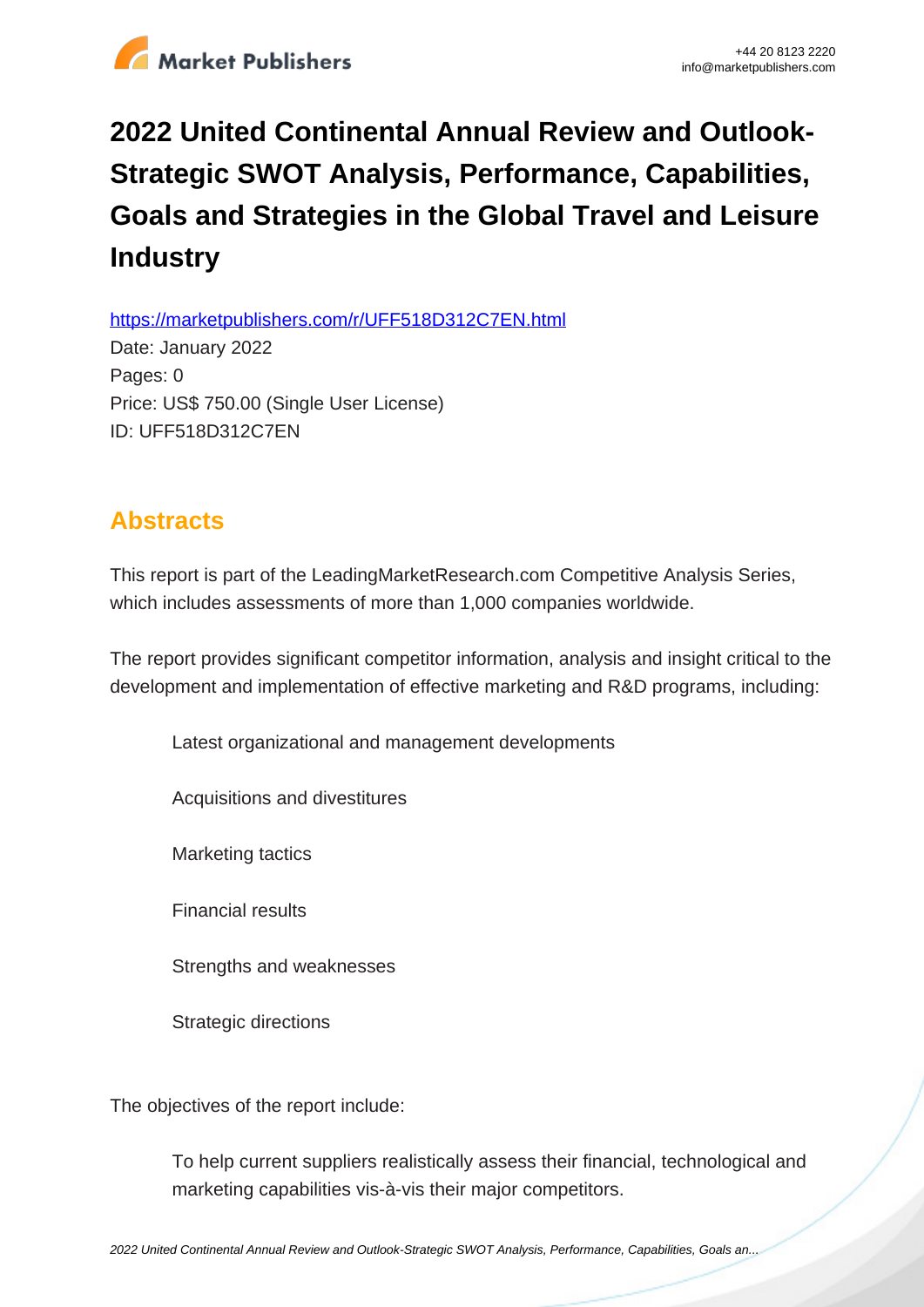

To assist potential market entrants in evaluating prospective acquisitions and joint venture candidates.

To complement the organizations' internal competitor information gathering efforts with objective analysis, data interpretation and insight.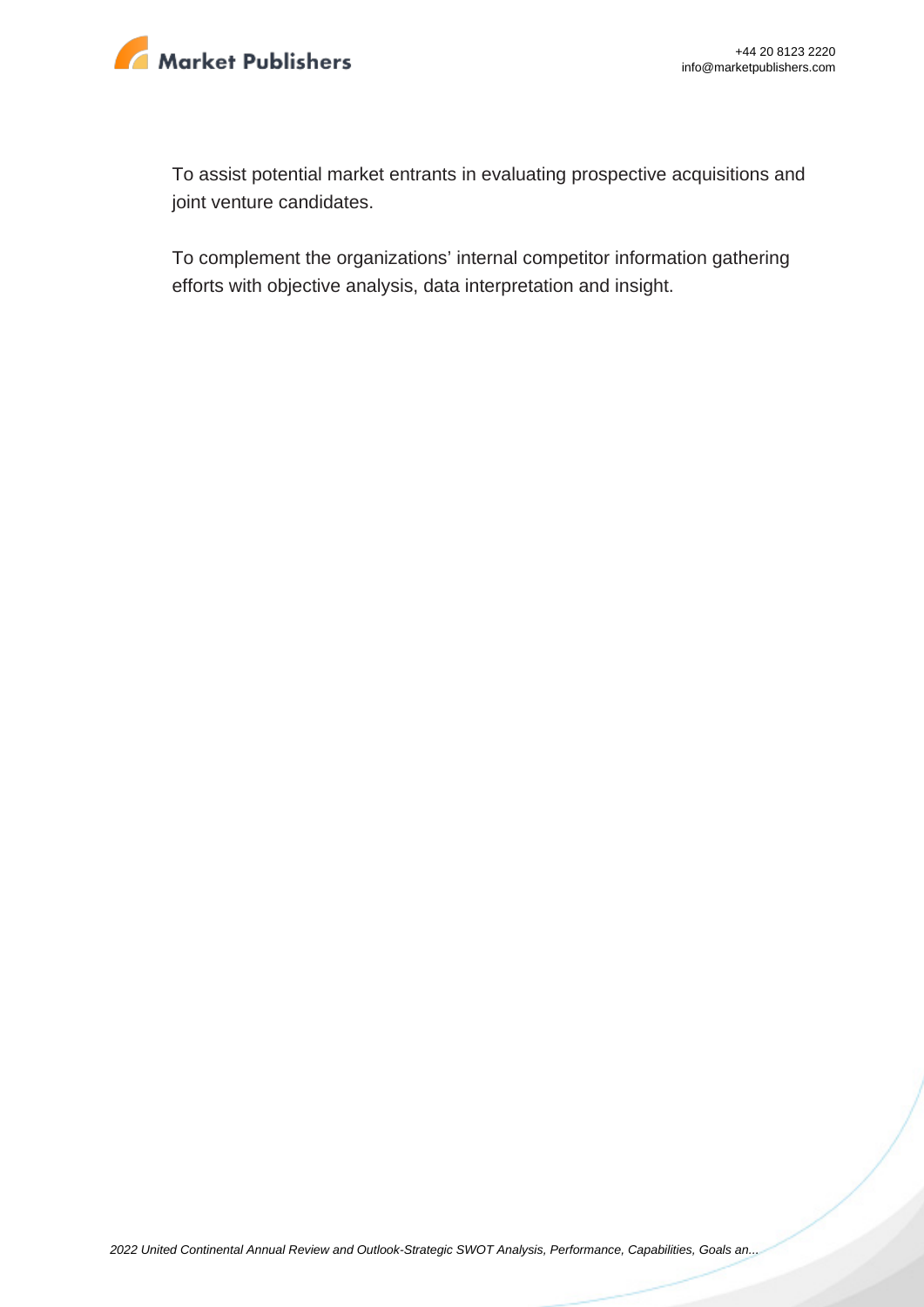

## I would like to order

Product name: 2022 United Continental Annual Review and Outlook-Strategic SWOT Analysis, Performance, Capabilities, Goals and Strategies in the Global Travel and Leisure Industry Product link: [https://marketpublishers.com/r/UFF518D312C7EN.html](https://marketpublishers.com/report/services/travel-leisure/united-continental-annual-review-n-outlook-strategic-swot-analysis-performance-capabilities-goals-n-strategies-in-global-travel-n-leisure-industry.html) Price: US\$ 750.00 (Single User License / Electronic Delivery) If you want to order Corporate License or Hard Copy, please, contact our Customer Service: [info@marketpublishers.com](mailto:info@marketpublishers.com)

## Payment

To pay by Credit Card (Visa, MasterCard, American Express, PayPal), please, click button on product page [https://marketpublishers.com/r/UFF518D312C7EN.html](https://marketpublishers.com/report/services/travel-leisure/united-continental-annual-review-n-outlook-strategic-swot-analysis-performance-capabilities-goals-n-strategies-in-global-travel-n-leisure-industry.html)

To pay by Wire Transfer, please, fill in your contact details in the form below:

First name: Last name: Email: Company: Address: City: Zip code: Country: Tel: Fax: Your message:

\*\*All fields are required

Custumer signature

Please, note that by ordering from marketpublishers.com you are agreeing to our Terms & Conditions at<https://marketpublishers.com/docs/terms.html>

To place an order via fax simply print this form, fill in the information below and fax the completed form to +44 20 7900 3970